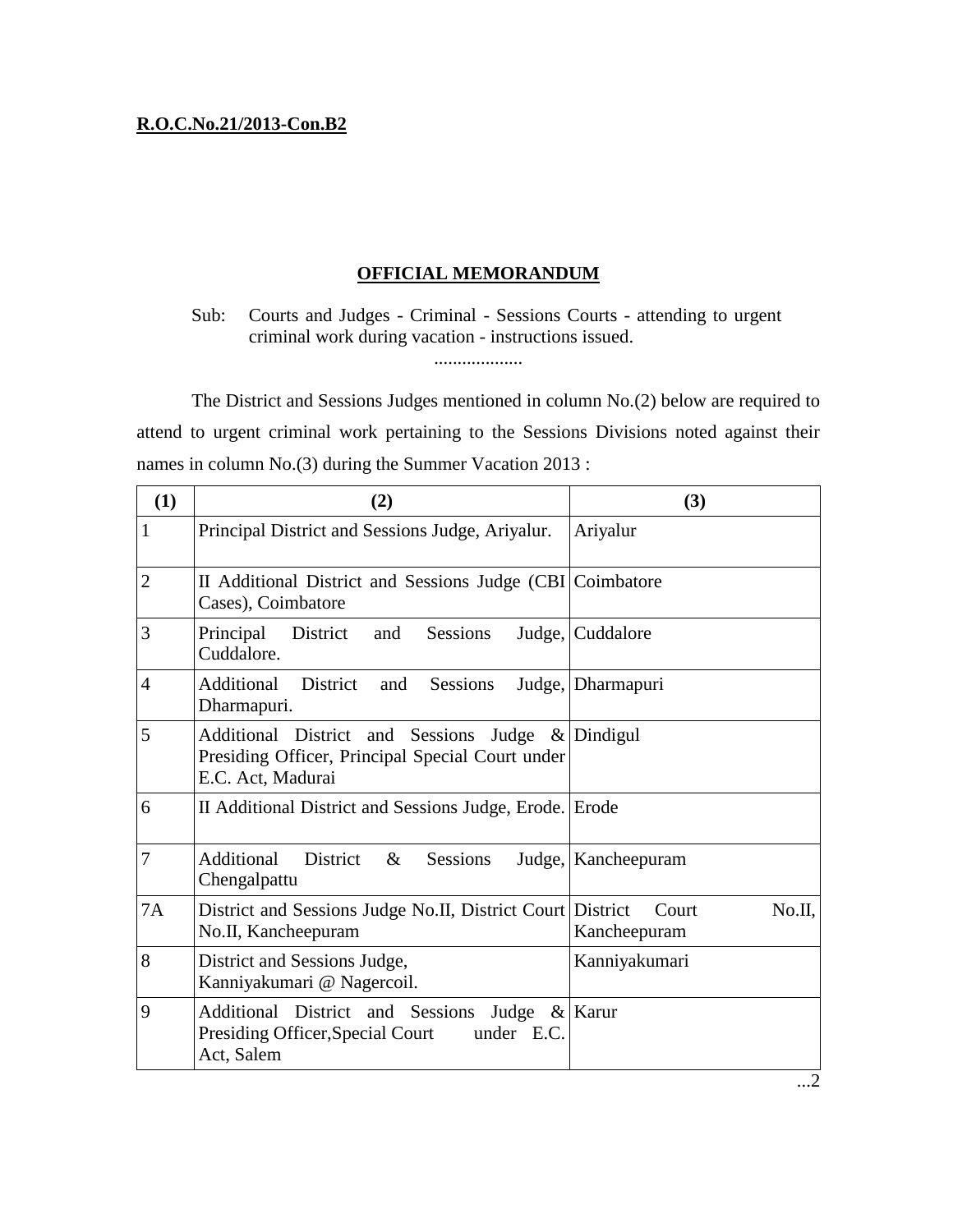| (1) | (2)                                                                                              | (3)                    |
|-----|--------------------------------------------------------------------------------------------------|------------------------|
| 10  | Additional<br>District<br>and<br>Sessions<br>Krishnagiri.                                        | Judge, Krishnagiri     |
| 11  | II Additional District & Sessions Judge(CBI Madurai<br>Cases), Madurai                           |                        |
| 12  | District and Sessions Judge, Nagapattinam                                                        | Nagapattinam           |
| 13  | District<br>Additional<br>and<br>Sessions<br>Namakkal                                            | Judge, Namakkal        |
| 14  | The District and Sessions Judge, The Nilgiris $@ $<br>Uthagamandalam.                            | The Nilgiris           |
| 15  | Sessions<br>Principal<br>District<br>and<br>Permbalur.                                           | Judge, Perambalur      |
| 16  | Principal<br>District<br>Sessions<br>and<br>Pudukkottai.                                         | Judge, Pudukkottai     |
| 17  | Principal<br>District<br>Sessions<br>and<br>Ramanathapuram.                                      | Judge, Ramanathapuram  |
| 18  | I Additional District & Sessions Judge, Salem                                                    | Salem.                 |
| 19  | Special Judge, Spl.Court under TNPID(In Sivaganga<br>Financial Establishment), Act 1997, Madurai |                        |
| 20  | I Additional District and Sessions Judge(PCR),<br>Thanjavur.                                     | Thanjavur              |
| 21  | Additional District and Sessions Judge, Theni @ Theni<br>Periyakulam                             |                        |
| 22  | Additional<br>Sessions<br>District and<br>Ι<br>Thoothukudi                                       | Judge, Thoothukudi     |
| 23  | Additional District &<br>Sessions<br>Ш<br>Tiruchirappalli.                                       | Judge, Tiruchirappalli |
| 24  | II Additional District and Sessions Judge(PCR), Tirunelveli<br>Tirunelveli.                      |                        |
| 25  | Additional<br>District and<br>Sessions<br>L<br>Tiruppur,                                         | Judge, Tiruppur        |
| 26  | Additional District and Sessions Judge, Tiruvallur<br>Ш<br>Tiruvallur @ Poonamallee              |                        |
| 27  | District and Sessions Judge, Tiruvannamalai                                                      | Tiruvannamalai         |
| 28  | District and Sessions Judge, Tiruvarur                                                           | Tiruvarur              |